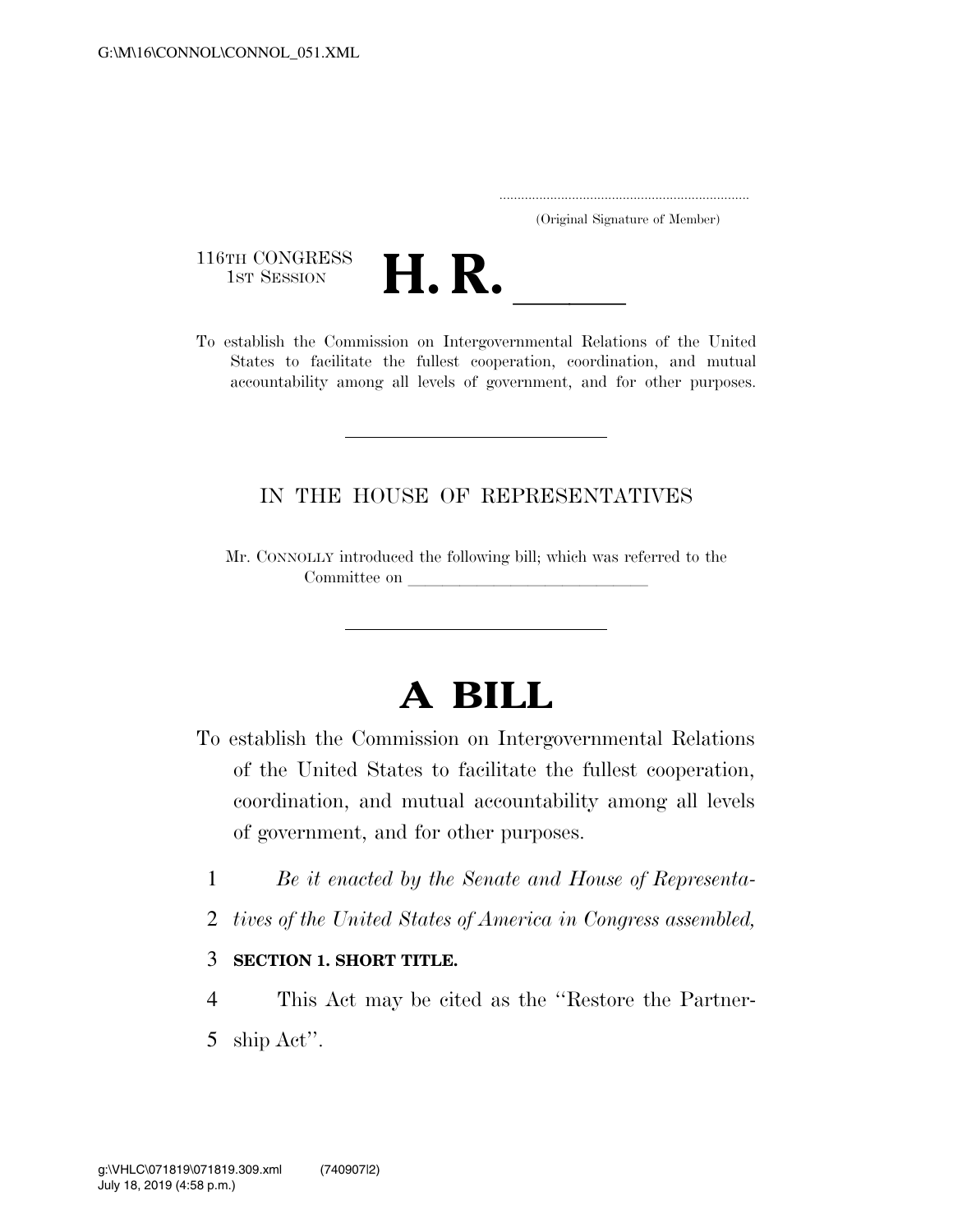#### **SEC. 2. ESTABLISHMENT.**

 There is established a permanent, bipartisan commis- sion to be known as the ''Commission on Intergovern- mental Relations of the United States'' (in this Act re-ferred to as the ''Commission'').

#### **SEC. 3. DECLARATION OF PURPOSE.**

 In order to facilitate the fullest cooperation, coordina- tion, and mutual accountability among all levels of govern- ment and thus better serve the American people in an in- creasingly complex society, it is essential that a commis- sion be established to give continuing attention to fed- eralism and intergovernmental issues. It is intended that the Commission, in the performance of its duties, will—

 (1) convene representatives of Federal, State, Tribal, and local governments for the consideration of common problems;

 (2) provide a forum for discussing ways to im- prove the administration and coordination of Federal grant-in-aid, regulatory, tax, and other programs re- quiring intergovernmental cooperation, and to give State, Tribal, and local governments more flexibility and discretion in implementing federal policies and programs;

 (3) give critical attention to the conditions, con- trols, and oversight involved in the administration of such Federal programs;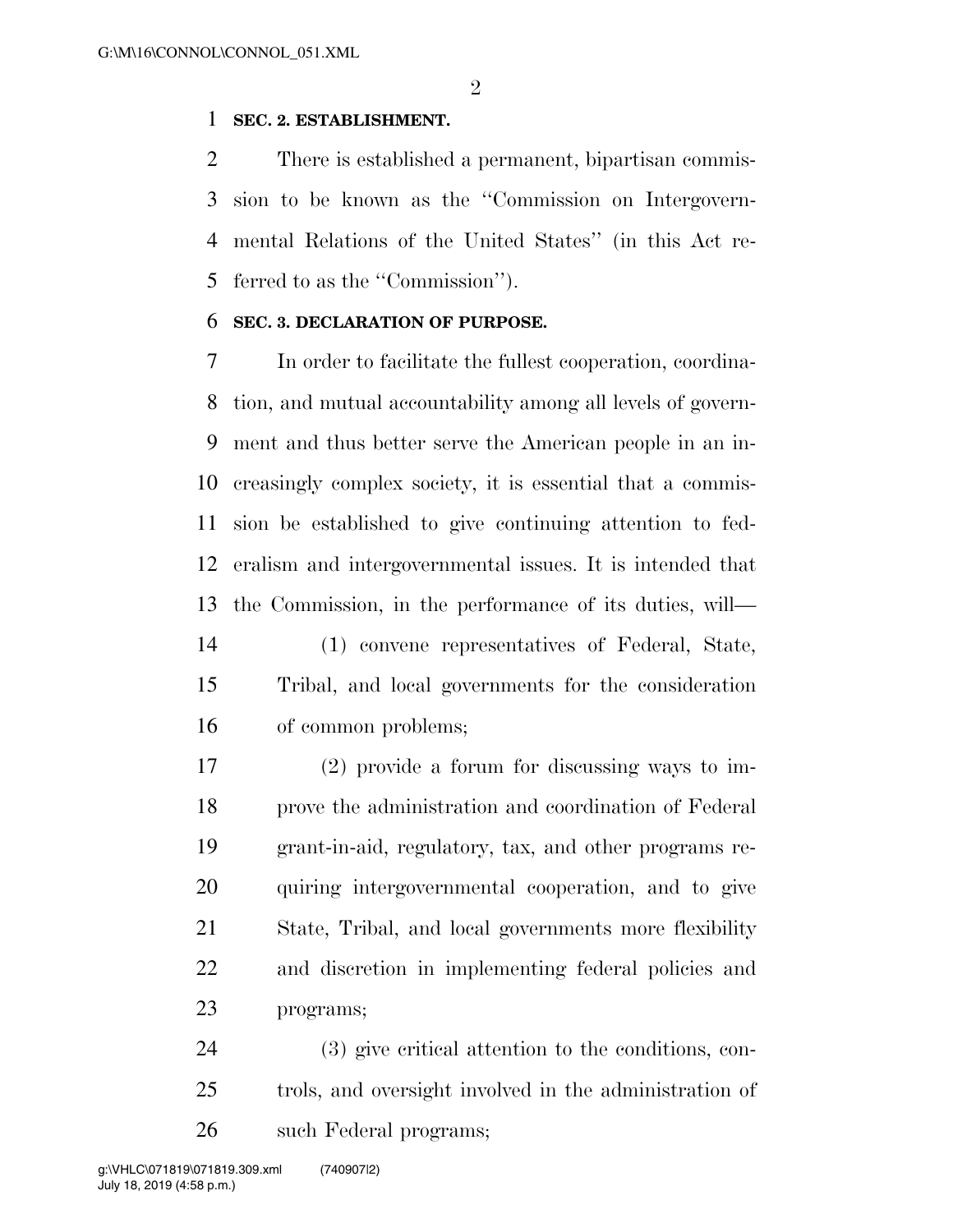| $\mathbf{1}$   | (4) share lessons and best practices with Fed-          |
|----------------|---------------------------------------------------------|
| $\overline{2}$ | eral, State, Tribal, and local governments;             |
| 3              | (5) encourage discussion and study during the           |
| $\overline{4}$ | early stages of emerging public challenges that are     |
| 5              | likely to require intergovernmental cooperation;        |
| 6              | (6) advise the executive and legislative branches       |
| 7              | on ways to improve the intergovernmental operations     |
| 8              | of the White House and federal agencies, including      |
| 9              | their offices of intergovernmental affairs and use of   |
| 10             | administrative waivers;                                 |
| 11             | (7) identify the intergovernmental impacts of           |
| 12             | rulings by the United States Supreme Court on Fed-      |
| 13             | eral, State, Tribal, and local governments; and         |
| 14             | (8) recommend, within the framework of the              |
| 15             | United States Constitution, the appropriate alloca-     |
| 16             | tion of governmental functions, responsibilities, reve- |
| 17             | nues, and expenditures among the levels of govern-      |
| 18             | ment.                                                   |
| 19             | SEC. 4. MEMBERSHIP.                                     |
| 20             | (a) NUMBER AND APPOINTMENT.—The Commission              |
| 21             | shall be composed of 31 members, as follows:            |
| 22             | $(1)$ 6 members appointed by the President of           |
| 23             | the United States, 3 of whom shall be officers of the   |
| 24             | executive branch of the government, and 3 of whom       |
| 25             | shall be private citizens, each of whom, respectively,  |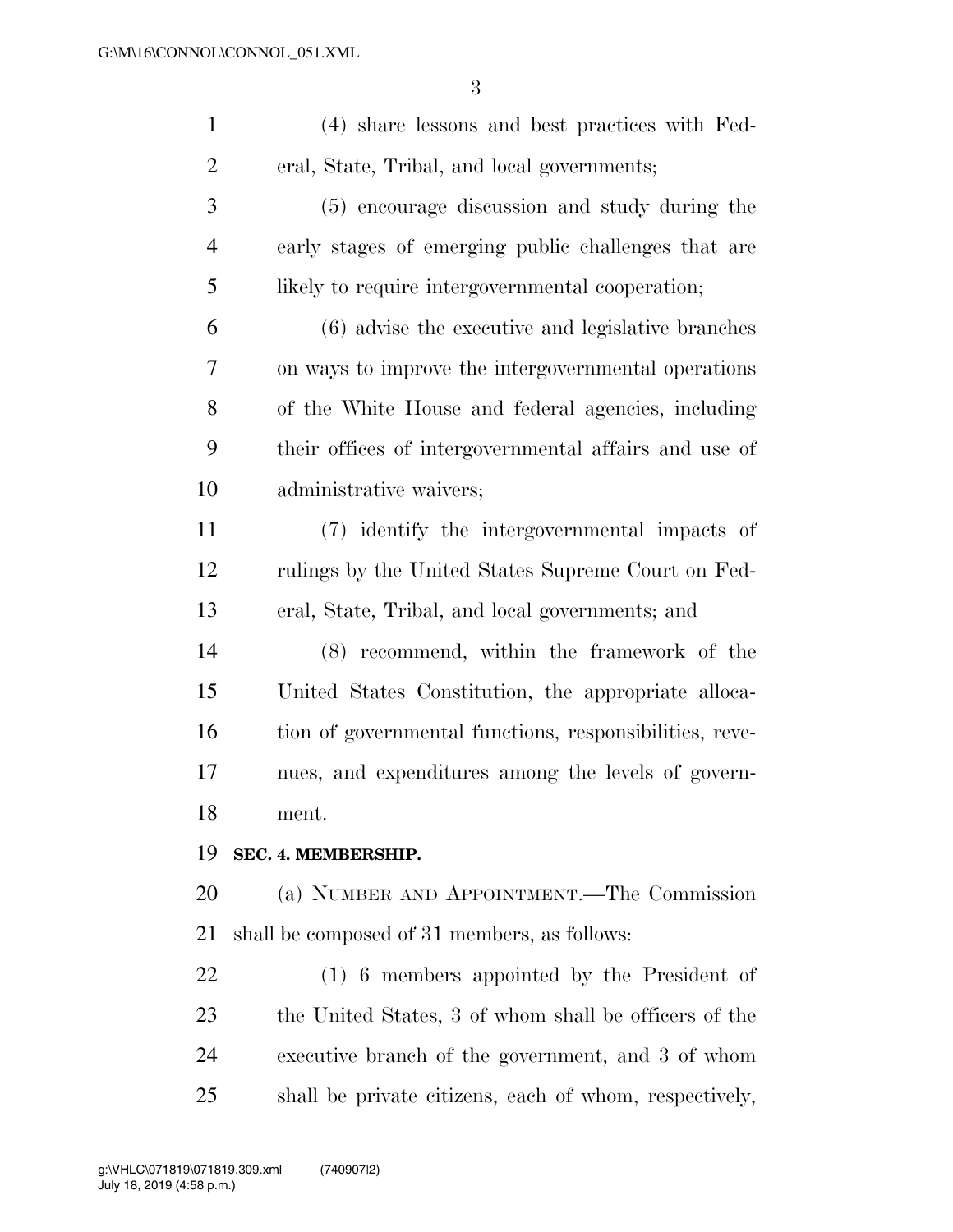| $\mathbf{1}$   | shall have experience or familiarity with relations be- |
|----------------|---------------------------------------------------------|
| $\overline{2}$ | tween the levels of government.                         |
| 3              | (2) 3 members appointed by the Majority Lead-           |
| $\overline{4}$ | er of the Senate, who shall be Members of the Sen-      |
| 5              | ate.                                                    |
| 6              | (3) 3 members appointed by the Speaker of the           |
| 7              | House of Representatives, who shall be Members of       |
| 8              | the House.                                              |
| 9              | (4) 4 members appointed by the President of             |
| 10             | the United States from a panel of at least 8 Gov-       |
| 11             | ernors submitted by the National Governors Associa-     |
| 12             | tion.                                                   |
| 13             | (5) 4 members appointed by the President of             |
| 14             | the United States from a panel of at least 8 mem-       |
| 15             | bers of State legislative bodies submitted by the Na-   |
| 16             | tional Conference of State Legislatures.                |
| 17             | $(6)$ 4 members appointed by the President of           |
| 18             | the United States from a panel of at least 8 mayors     |
| 19             | submitted jointly by the National League of Cities      |
| 20             | and the United States Conference of Mayors.             |
| 21             | (7) 4 members appointed by the President of             |
| 22             | the United States from a panel of at least 8 elected    |
| 23             | county officers submitted by the National Associa-      |
| 24             | tion of Counties.                                       |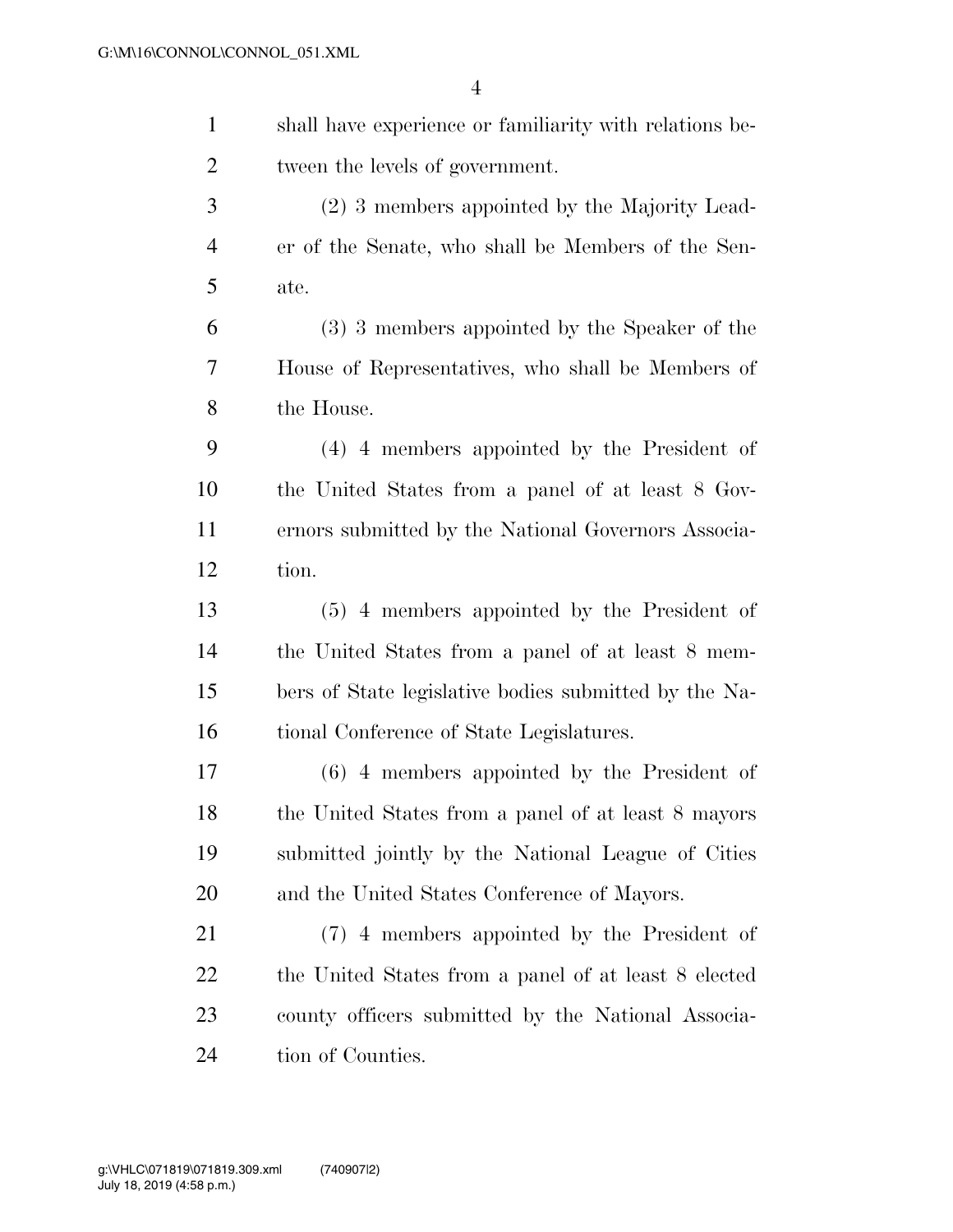(8) 1 members appointed by the President of the United States from a panel of at least 4 town or township elected governing board members sub- mitted by the National Association of Towns and Townships. (9) 2 members appointed by the President of the United States from a panel of at least 4 Tribal officials submitted by the National Congress of American Indians. (b) POLITICAL AND GEOGRAPHICAL COMPOSITION.— The political and geographic composition of the Commis- sion shall be as follows: (1) The private-citizen members under para- graph (1) of subsection (a) shall be appointed with- out regard to political affiliation. (2) 2 of the appointees under paragraphs (2) and (3) of subsection (a), respectively, shall be from the majority party of the applicable house. (3) Not more than 2 of the appointees under 20 paragraphs  $(4)$ ,  $(5)$ ,  $(6)$ , and  $(7)$  of subsection  $(a)$ , respectively, shall be from any 1 political party. (4) Not more than 1 of the appointees under 23 paragraphs  $(5)$ ,  $(6)$ ,  $(7)$ , and  $(9)$  of subsection  $(a)$ , respectively, shall be from any 1 State.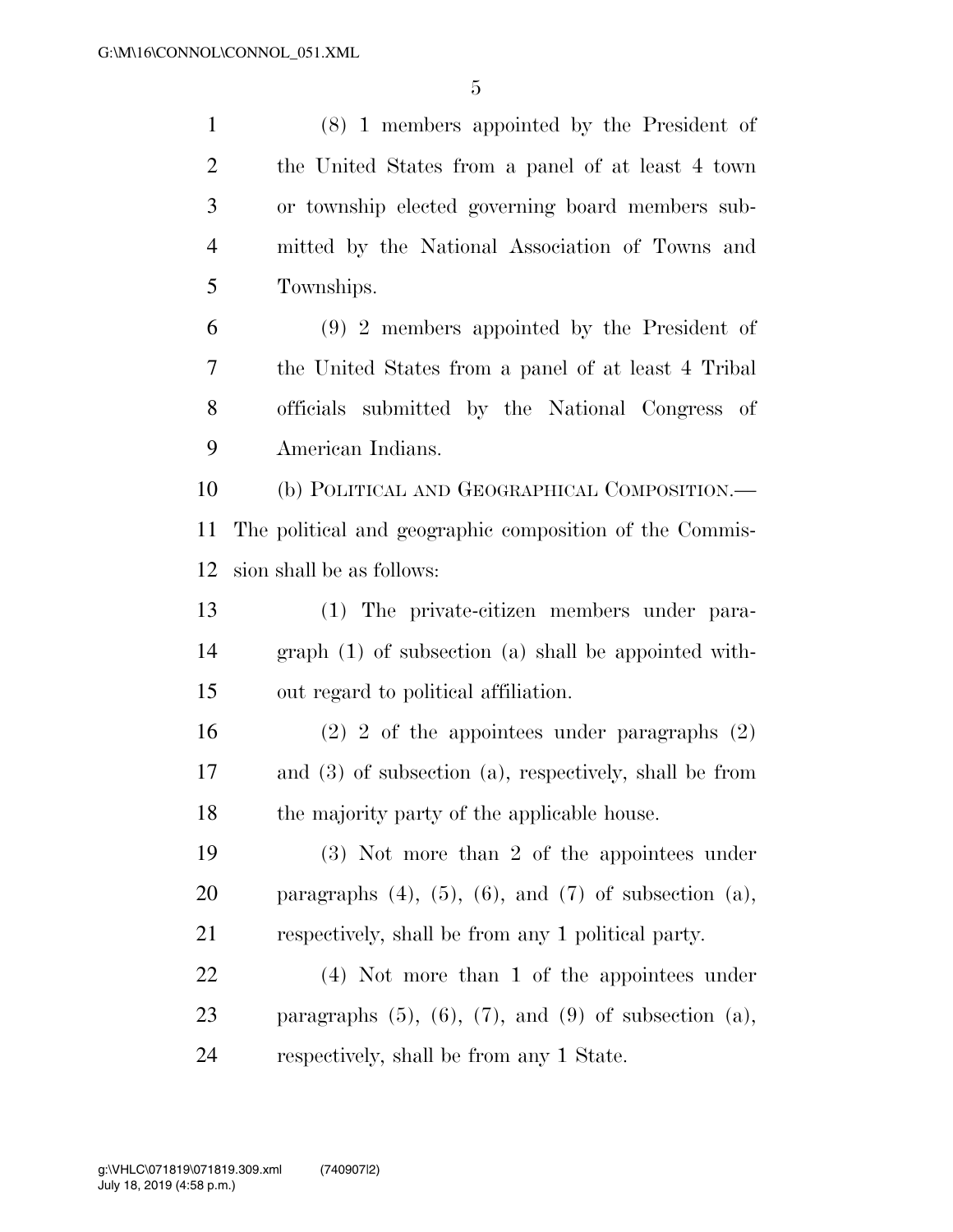| $\mathbf{1}$   | (5) At least 1 of the appointees under para-           |
|----------------|--------------------------------------------------------|
| $\overline{2}$ | graph (6) of subsection (a) shall be from cities with  |
| $\mathfrak{Z}$ | a population of more than 500,000 and at least 1       |
| $\overline{4}$ | of the appointees shall be from cities with a popu-    |
| 5              | lation of less than $50,000$ .                         |
| 6              | $(6)$ At least 1 of the appointees under para-         |
| 7              | $graph(7)$ of subsection (a) shall be from counties    |
| 8              | with a population of more than 500,000 and at least    |
| 9              | 1 of the appointees shall be from counties with a      |
| 10             | population of less than 50,000.                        |
| 11             | $(7)$ The appointee under paragraph $(8)$ of sub-      |
| 12             | section (a) shall not be a member of the party of the  |
| 13             | President.                                             |
| 14             | $(8)$ 1 of the appointees under paragraph $(9)$ of     |
| 15             | subsection (a) shall be a tribe engaged in class II    |
| 16             | gaming or class III gaming, as such terms are de-      |
| 17             | fined by section 4 of the Indian Gaming Regulatory     |
| 18             | Act (25 U.S.C. 2703), respectively, and 1 shall be     |
| 19             | a tribe that is not engaged in such gaming.            |
| 20             | (c) INITIAL APPOINTMENTS.—Each initial appoint-        |
| 21             | ment under subsection (a) shall be made not later than |
| 22             | 60 days after the date of the enactment of this Act.   |
| 23             | (d) TERMS.—                                            |
| 24             | $(1)$ In GENERAL.—The term of office of each           |
| 25             | member of the Commission shall be two years; mem-      |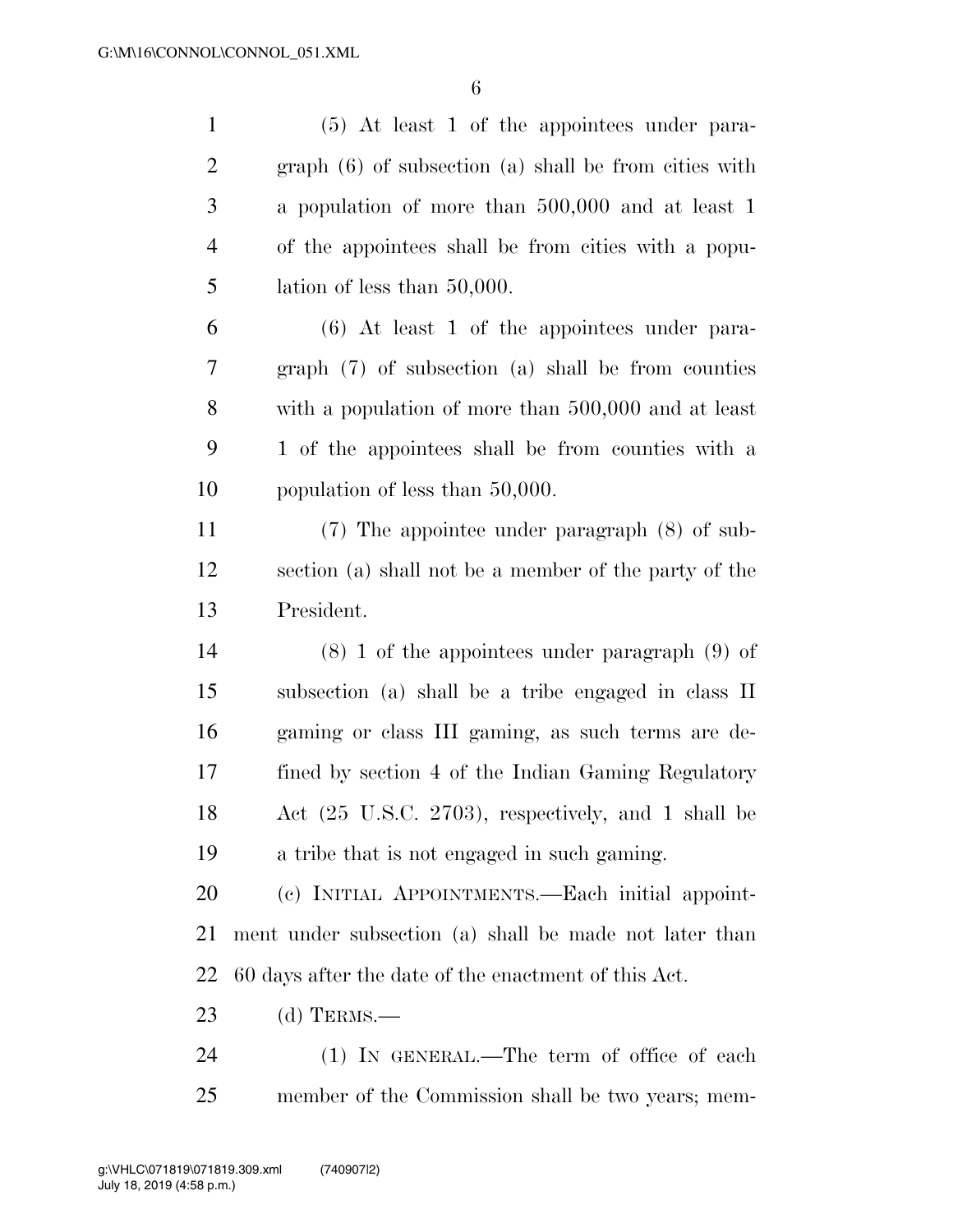bers shall be eligible for reappointment; and, except as provided under paragraph (2), members shall serve until their successors are appointed.

 (2) TERMINATION OF SERVICE IN OFFICIAL PO- SITION FROM WHICH ORIGINALLY APPOINTED.— Where any member ceases to serve in the official po- sition from which originally appointed under section 3(a), the place of the member on the Commission shall be deemed to be vacant.

 (3) VACANCIES IN MEMBERSHIP.—Any vacancy in the membership of the Commission shall be filled for the remainder of the vacant term in the same manner in which the original appointment was made; except that where the number of vacancies is fewer than the number of members specified in 16 paragraphs (4), (5), (6), (7), and (8) of section  $3(a)$ , each panel of names submitted in accordance with the aforementioned paragraphs shall contain at least 2 names for each vacancy.

#### **SEC. 5. ORGANIZATION OF COMMISSION.**

 (a) INITIAL MEETING.—The President shall convene the Commission not later than 90 days after the date of enactment of this Act at such time and place as the Presi-dent may designate.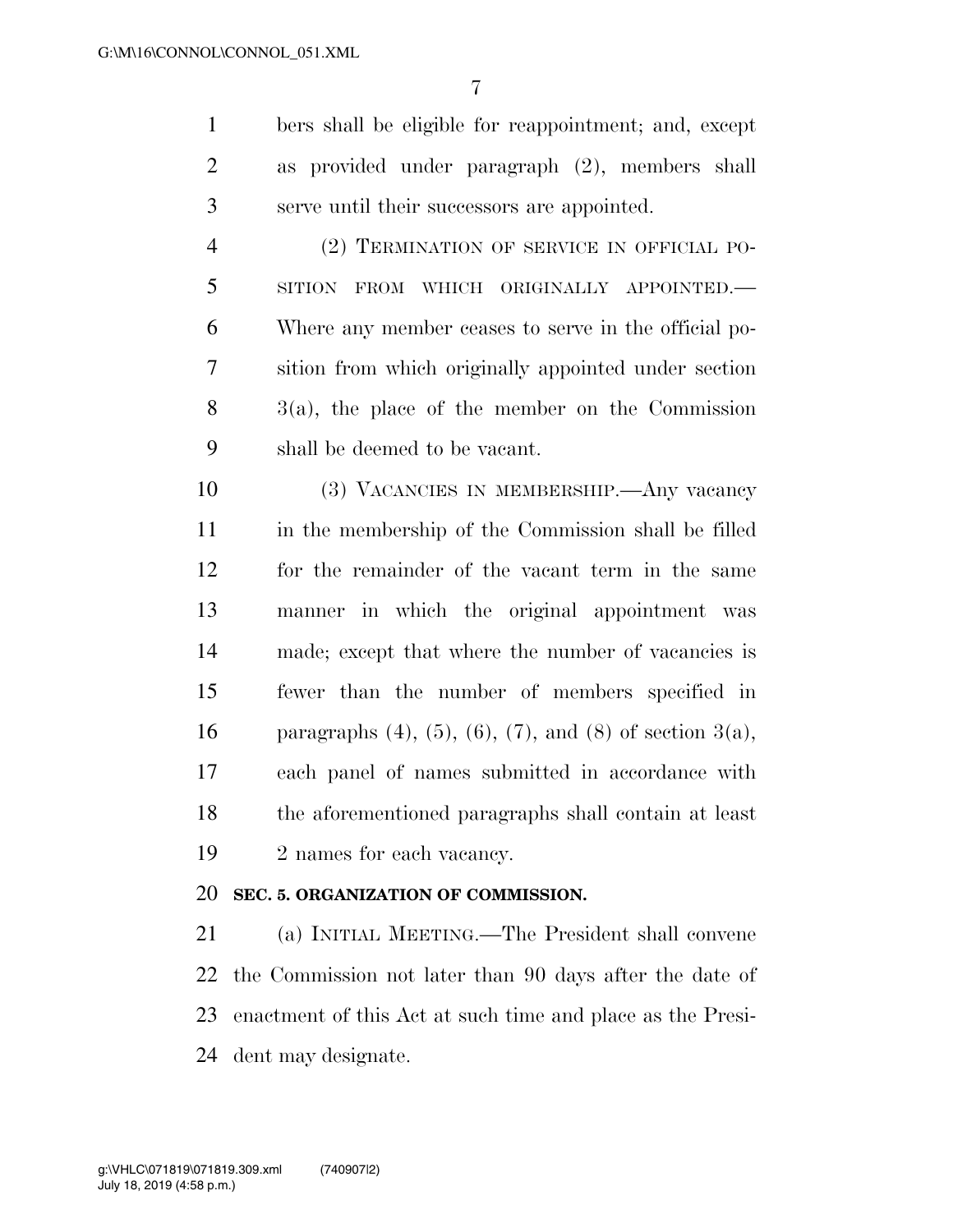(b) CHAIRMAN AND VICE CHAIRMAN.—The President shall designate a Chairman and a Vice Chairman from among the members of the Commission. The Commission may subsequently establish a process for electing a Chair-man and Vice Chairman.

 (c) QUORUM.—17 members of the Commission shall constitute a quorum, but 2 or more members, representing more than 1 of the class of members described in section 4(a), shall constitute a quorum for the purpose of con-ducting hearings.

#### **SEC. 6. DUTIES OF COMMISSION.**

(a) IN GENERAL.—The Commission shall—

 (1) engage in such activities and make such studies, investigations, convenings, and communica- tions as are necessary or desirable in the accomplish-ment of the purposes set forth in section 3;

 (2) consider, on its own initiative, mechanisms for fostering better relations and more productive partnerships between and among the levels of gov-ernment;

 (3) make available technical assistance to the executive and legislative branches of the Federal Government in the review of proposed legislation to determine its overall effect on all levels of govern-ment;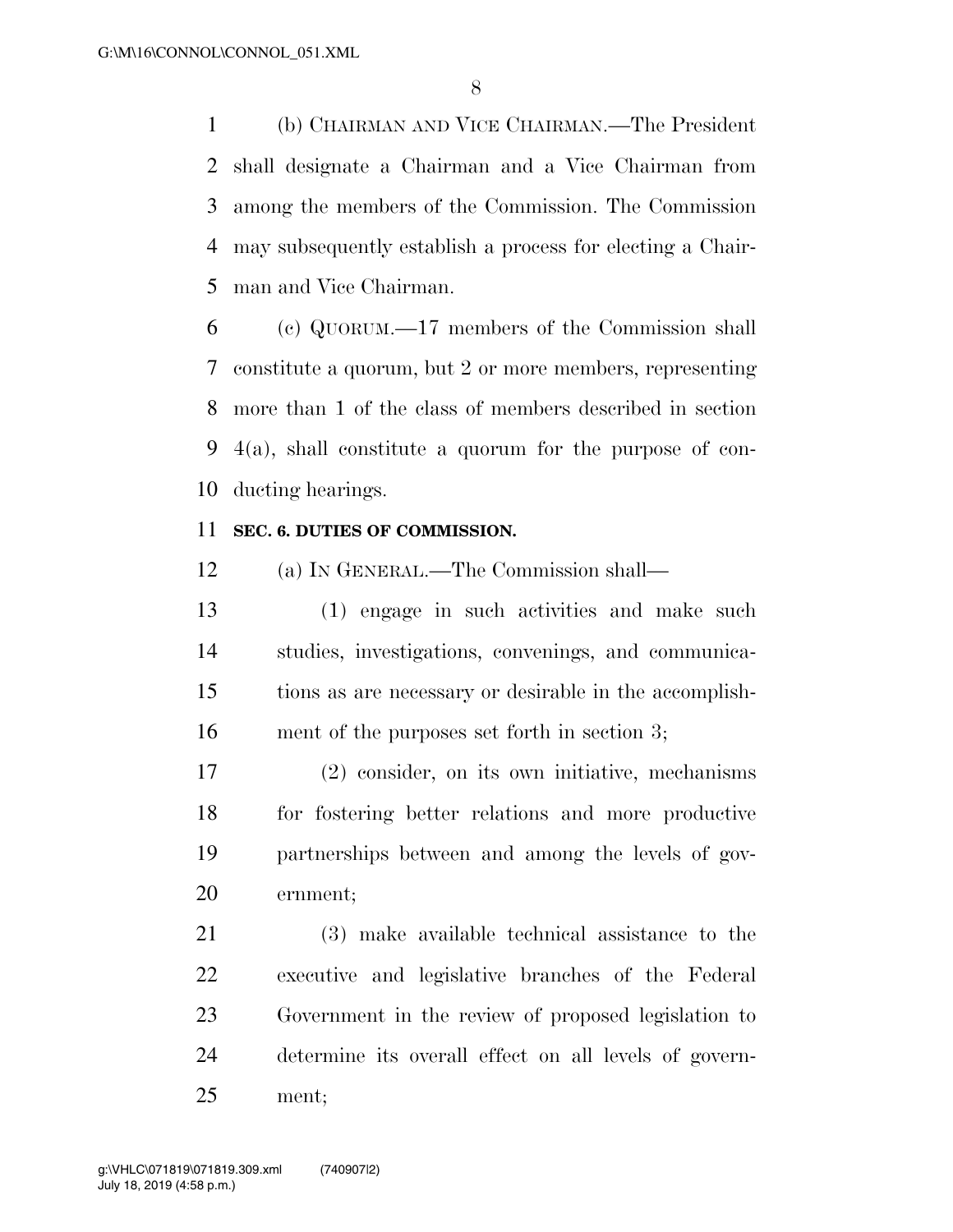(4) recommend, within the framework of the United States Constitution, the appropriate alloca- tion of governmental functions, responsibilities, reve- nues, and expenditures among the levels of govern-ment;

 (5) recommend ways to improve the manage- ment, performance, and coordination of federal grant-in-aid and regulatory programs on State, Trib- al, and local governments, including metrics to in-form intergovernmental improvements;

 (6) recommend methods of coordinating and simplifying tax laws and administrative policies and practices to achieve a more orderly and less competi- tive fiscal relationship between the levels of govern- ment and to reduce the burden of compliance for taxpayers; and

(b) REPORTS.—

 (1) ANNUAL REPORT.—Not later than 1 year after the date of the enactment of the enactment of this Act, and on or before January 31 of each year thereafter, the Commission shall submit a report to 22 the President and Congress that—

 (A) identifies trends in federalism, emerg- ing and persistent issues needing intergovern-mental attention, data needs, and areas requir-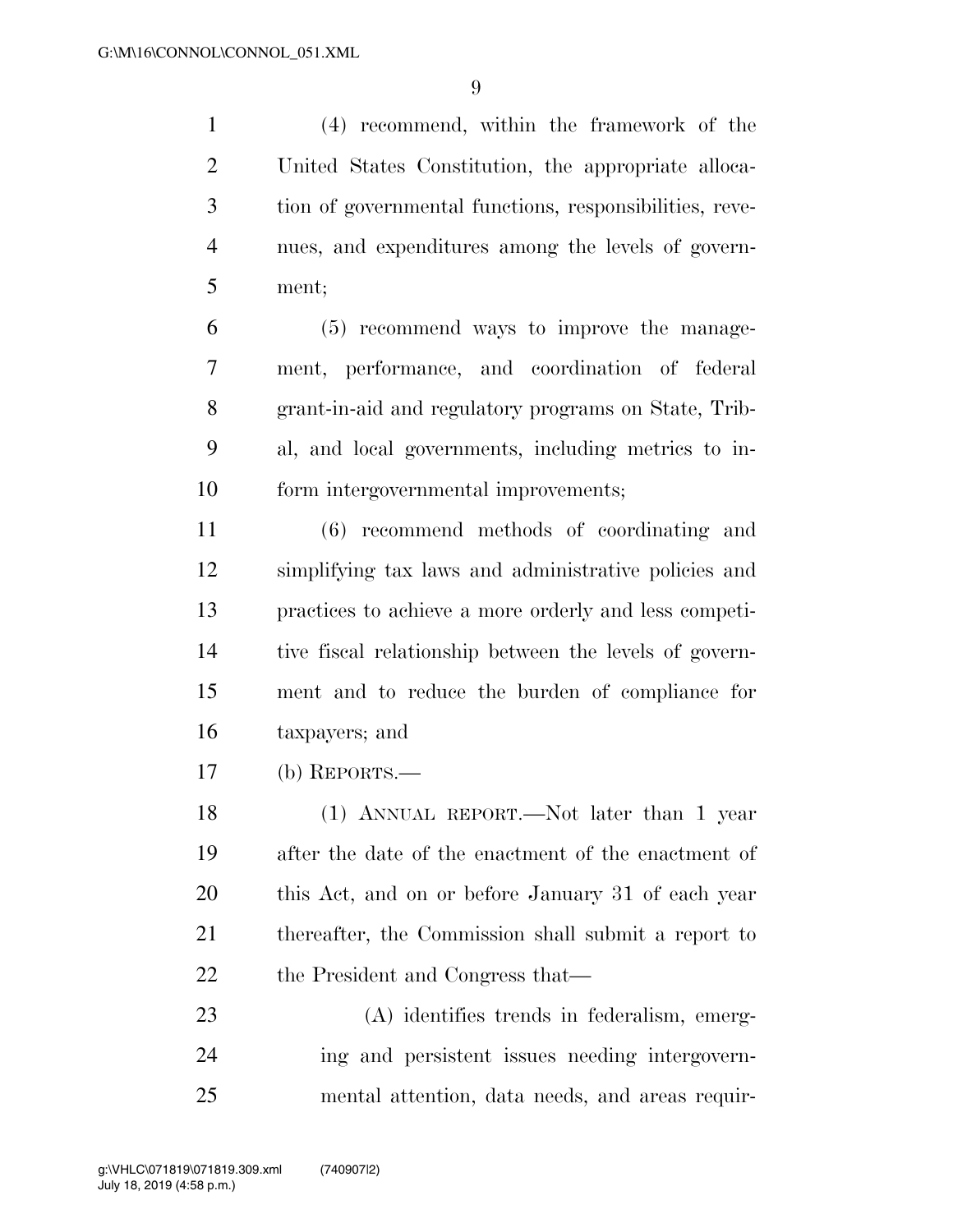| $\mathbf{1}$   | ing intergovernmental cooperation and coordi-         |
|----------------|-------------------------------------------------------|
| $\overline{2}$ | nation for better outcomes;                           |
| 3              | (B) summarizes any actions taken in ac-               |
| $\overline{4}$ | cordance with the recommendations of the Com-         |
| 5              | mission contained in any prior report, and the        |
| 6              | results thereof;                                      |
| $\tau$         | (C) contains recommendations described in             |
| 8              | subsection (a) made in the year preceding the         |
| 9              | submission of the report;                             |
| 10             | (D) provide details on the activities, ad-            |
| 11             | ministration, expenditures, and receipts of the       |
| 12             | Commission; and                                       |
| 13             | (E) communicate any other matters the                 |
| 14             | Commission deems important.                           |
| 15             | (2) ADDITIONAL REPORTS.—The Commission                |
| 16             | may submit additional reports to the President, to    |
| 17             | Congress or any committee of Congress, and to any     |
| 18             | unit of government or organization as the Commis-     |
| 19             | sion may deem appropriate.                            |
| 20             | (c) HEARINGS.—Congress shall hold hearings on any     |
| 21             | recommendations of the Commission not later than 90   |
| 22             | days after receiving a report described in subsection |
| 23             | (b)(1).                                               |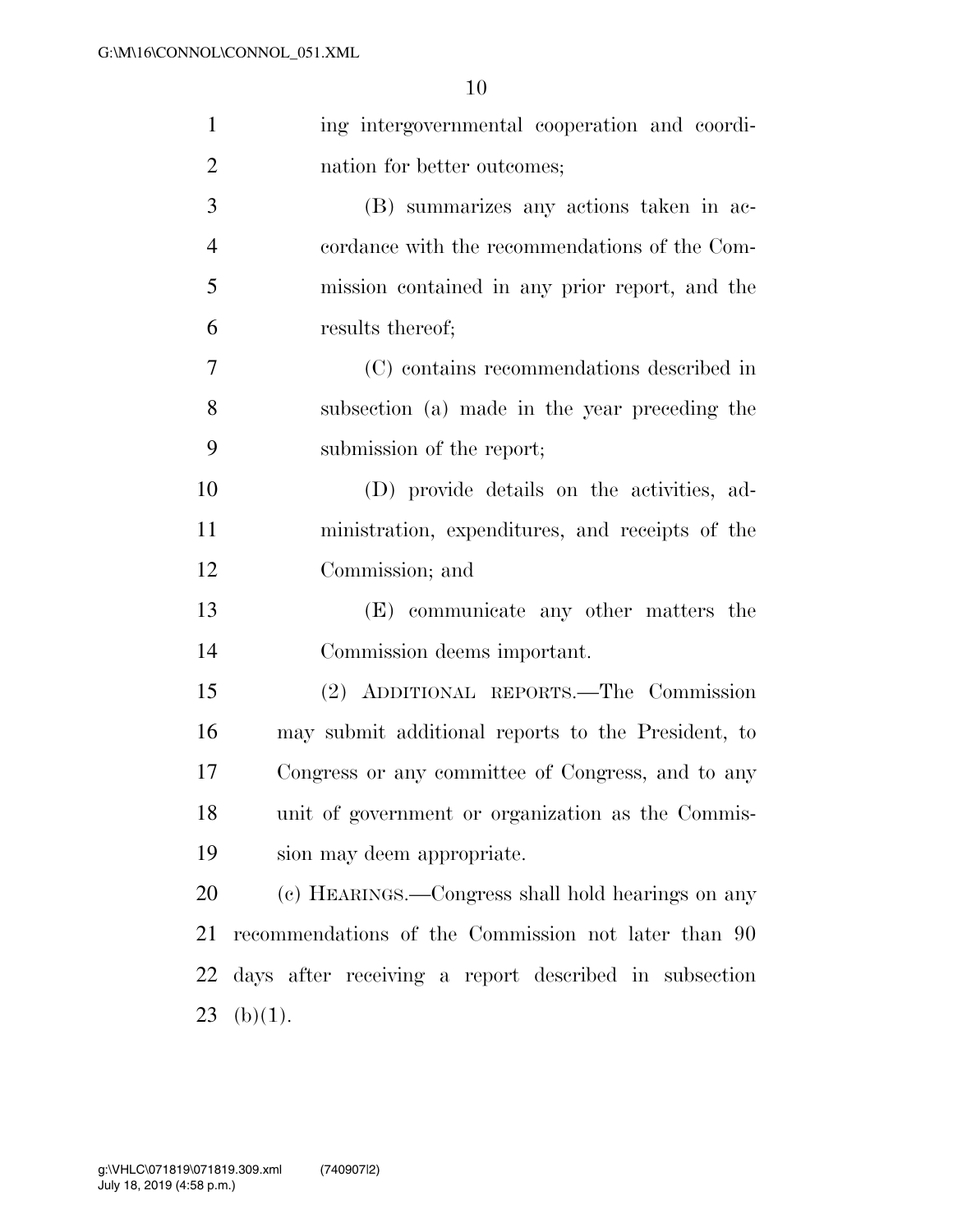#### **SEC. 7. POWERS AND ADMINISTRATIVE PROVISIONS.**

 (a) HEARINGS AND SESSIONS.—The Commission or, on the authorization of the Commission, any subcommittee or members thereof, may, for the purpose of carrying out the provisions of this Act, hold such hearings, take such testimony, and sit and act at such times and places as the Commission deems advisable. Any member authorized by the Commission may administer oaths or affirmations to witnesses appearing before the Commission or any sub-committee or members thereof.

(b) COOPERATION BY EXECUTIVE AGENCIES.—

 (1) REQUEST FOR INFORMATION.—Each de- partment, agency, and instrumentality of the execu- tive branch of the government, including each inde- pendent agency, is authorized and directed, con- sistent with law, to furnish to the Commission, upon request made by the Chairman or Vice Chairman, such information as the Commission deems nec-essary to carry out its functions under this Act.

 (2) RECOMMENDATIONS.—The Commission shall furnish to any department, agency, or instru- mentality of the executive branch, including inde- pendent agencies, any recommendations directed to- ward said department, agency, or instrumentality, and said department, agency, or instrumentality shall furnish the Commission within 90 days a writ-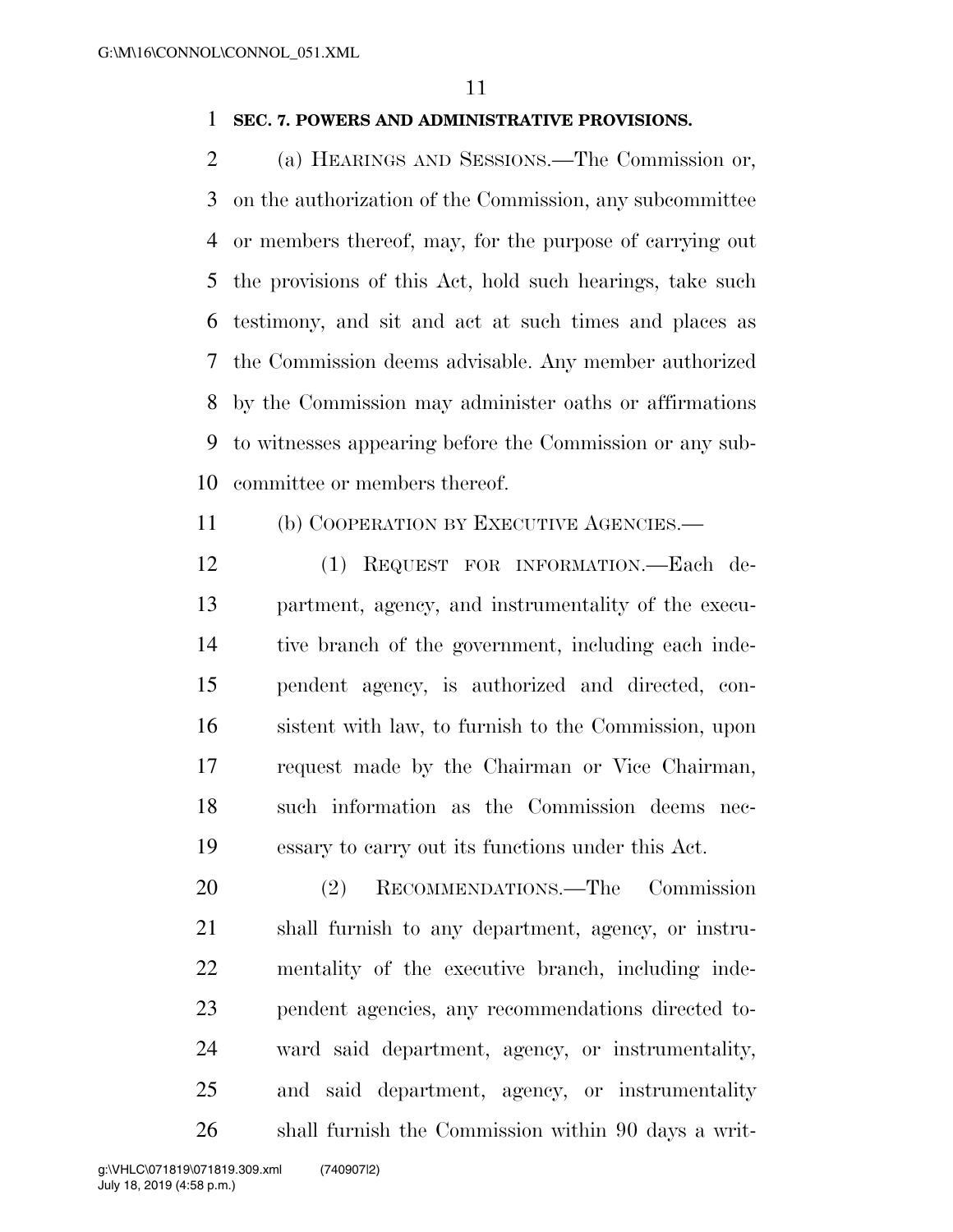- ten response that shall be included in any publica-2 tion of the Commission's recommendations.
- (c) EXECUTIVE DIRECTOR.—The Commission shall have power to appoint and remove an Executive Director. The Executive Director shall be paid at the rate of basic pay for level III of the Executive Schedule (section 5314 of title 5, United States Code). Such appointment shall be made solely on the basis of fitness to perform the duties of the position and without regard to political affiliation. (d) STAFF.—Subject to such rules and regulations as may be adopted by the Commission, the Executive Direc-tor shall have the power to—
- (1) appoint, fix the compensation of, and re- move such other personnel as he or she deems nec-essary; and
- (2) procure temporary and intermittent services to the same extent as is authorized by section 3109 of title 5, United States Code.
- (e) APPLICABILITY OF OTHER LAWS TO EMPLOY- EES.—Except as otherwise provided in this Act, persons in the employ of the Commission under subsections (c) and (d)(1) shall be considered Federal employees for all purposes.

 (f) MAXIMUM COMPENSATION OF EMPLOYEES.—Any individual in the employ of the Commission under sub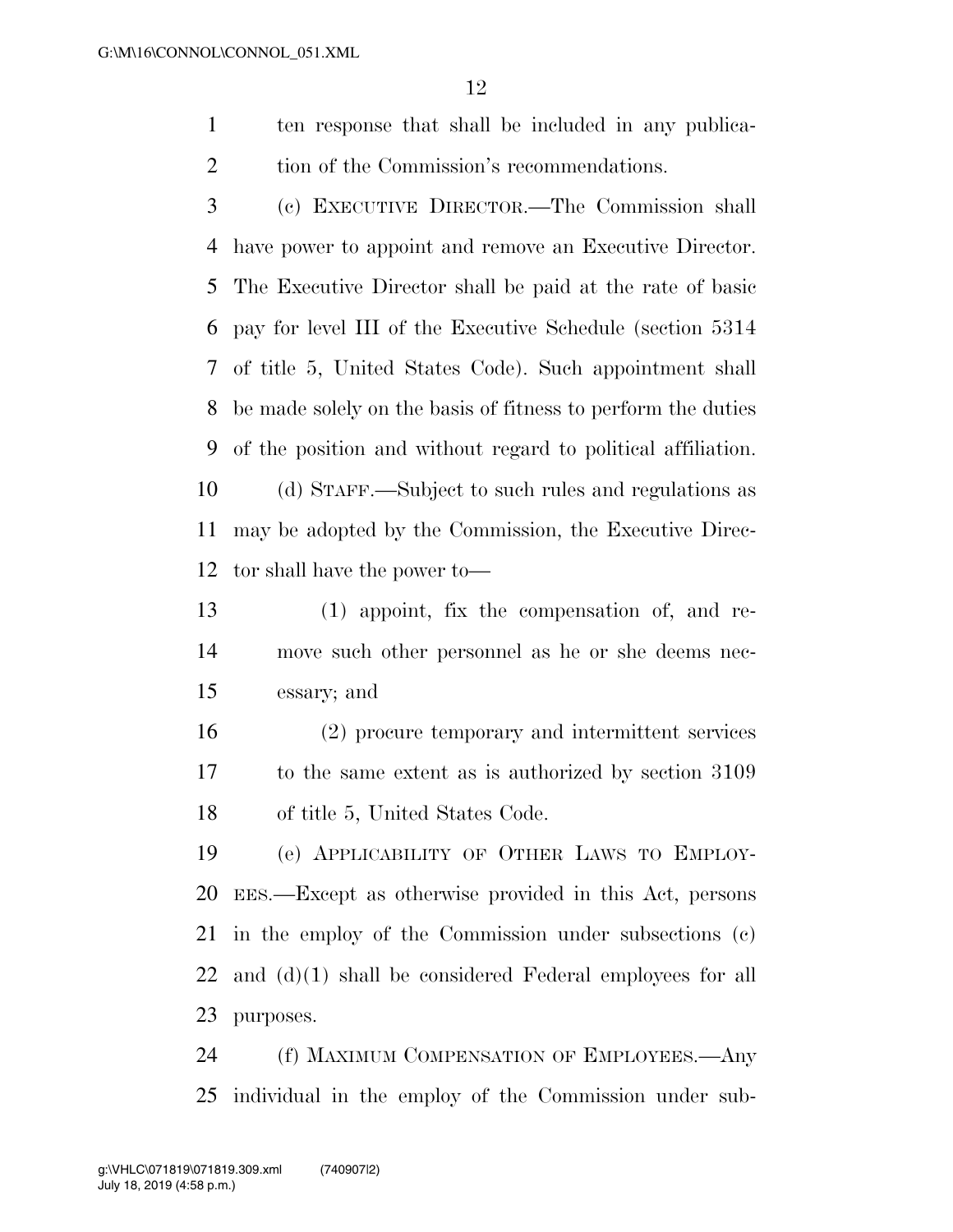1 section  $(d)(1)$  may not be paid at a rate of pay greater than the highest rate of basic pay provided under the Gen- eral Schedule (section 5332 of title 5, United States Code).

## **SEC. 8. APPLICATION OF THE FEDERAL ADVISORY COM-MITTEE ACT.**

 Section 3(2) of the Federal Advisory Committee Act (5 U.S.C. App) is amended in the matter following sub-paragraph (C) by—

10  $(1)$  striking "and" before "(ii)"; and

 (2) striking ''Administration'' and inserting ''Administration, and (iii) the Commission on Inter-governmental Relations of the United States''.

#### **SEC. 9. REIMBURSEMENT.**

 Members of the Commission shall be entitled to reim- bursement for travel, subsistence, and other necessary ex- penses incurred by them in the performance of their duties as members of the Commission.

#### **SEC. 10. AUTHORIZATION OF APPROPRIATIONS.**

 There are authorized to be appropriated such sums as may be necessary to carry out the provisions of this Act.

#### **SEC. 11. RECEIPT OF OTHER FUNDS.**

 The Commission is authorized to receive funds through grants, contracts, and contributions from govern